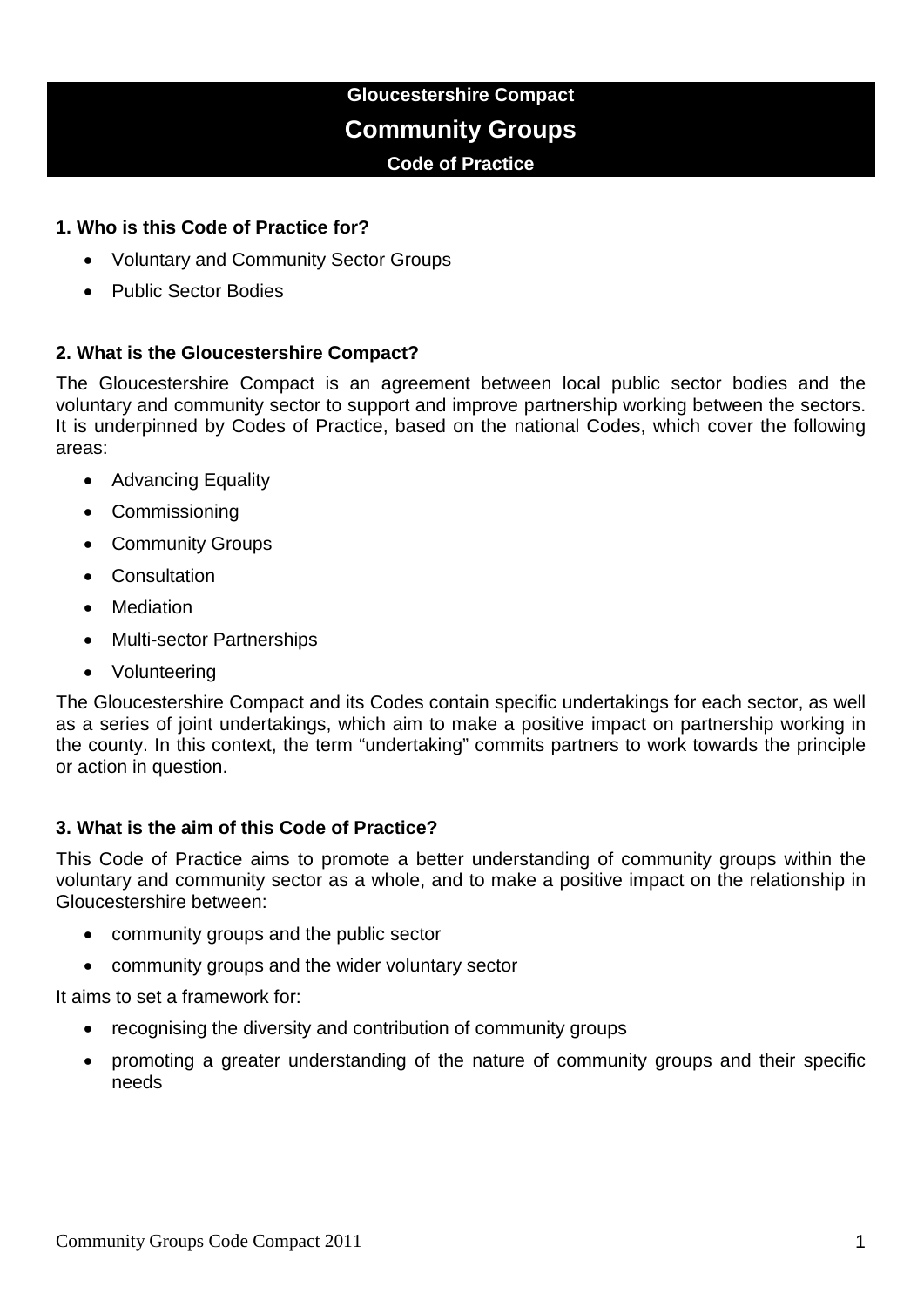## **4. What is a community group?**

There is a wide and diverse range of community groups in Gloucestershire, including:

- geographical community groups (urban and rural)
- community groups of interest or identity
- self-help groups
- faith groups

Whatever their background or structure, community groups play an important role in engaging local people in improving and developing their communities and environment.

*"Community development is about building active and sustainable communities based on social justice and mutual respect. It is about changing power structures to remove the barriers that prevent people from participating in the issues that affect their lives. It promotes the active involvement of people through sharing power, skills, knowledge and expertise."*

'Strategic Framework for Community Development' published by the Standing Conference for Community Development in May 2001.

# **5. Joint Undertakings**

All partners to the Gloucestershire Compact are committed to working together to continually improve the effectiveness of the relationship between the public sector, community groups and the voluntary sector, and undertake to:

- 5.1 Commit to the definition of community development in Section 4 above as an overarching principle to bind the sectors, although recognising that some community groups may not necessarily define their work as community development.
- 5.2 Promote anti-discriminatory practice and comply with equalities legislation.
- 5.3 Strive to take account of the different timescales and speed with which community groups can respond to requests for information and/or consultation.
- 5.4 Recognise the contribution that community groups make.
- 5.5 Recognise that lack of time and resources may limit the participation of community groups in wider initiatives.
- 5.6 Respect the autonomy of each group and their right to work within their own boundaries.
- 5.7 Work with VCS infrastructure organisations and networks who are able to provide a bridge between the sectors, be active in locating and communicating with community groups, and work to build relationships between the sectors.
- 5.8 Recognise the core costs inherent in the running of community groups.
- 5.9 Consider the possibilities for effective non financial support through collaborative working and the use of shared resources.
- 5.10 Explore opportunities for partnership working when putting on events or training, as well as using accessible venues and advertising events well in advance.

#### **6. Public Sector Undertakings**

The Gloucestershire Compact public sector partners undertake to:

6.1 Value the work, knowledge and expertise of the community sector.